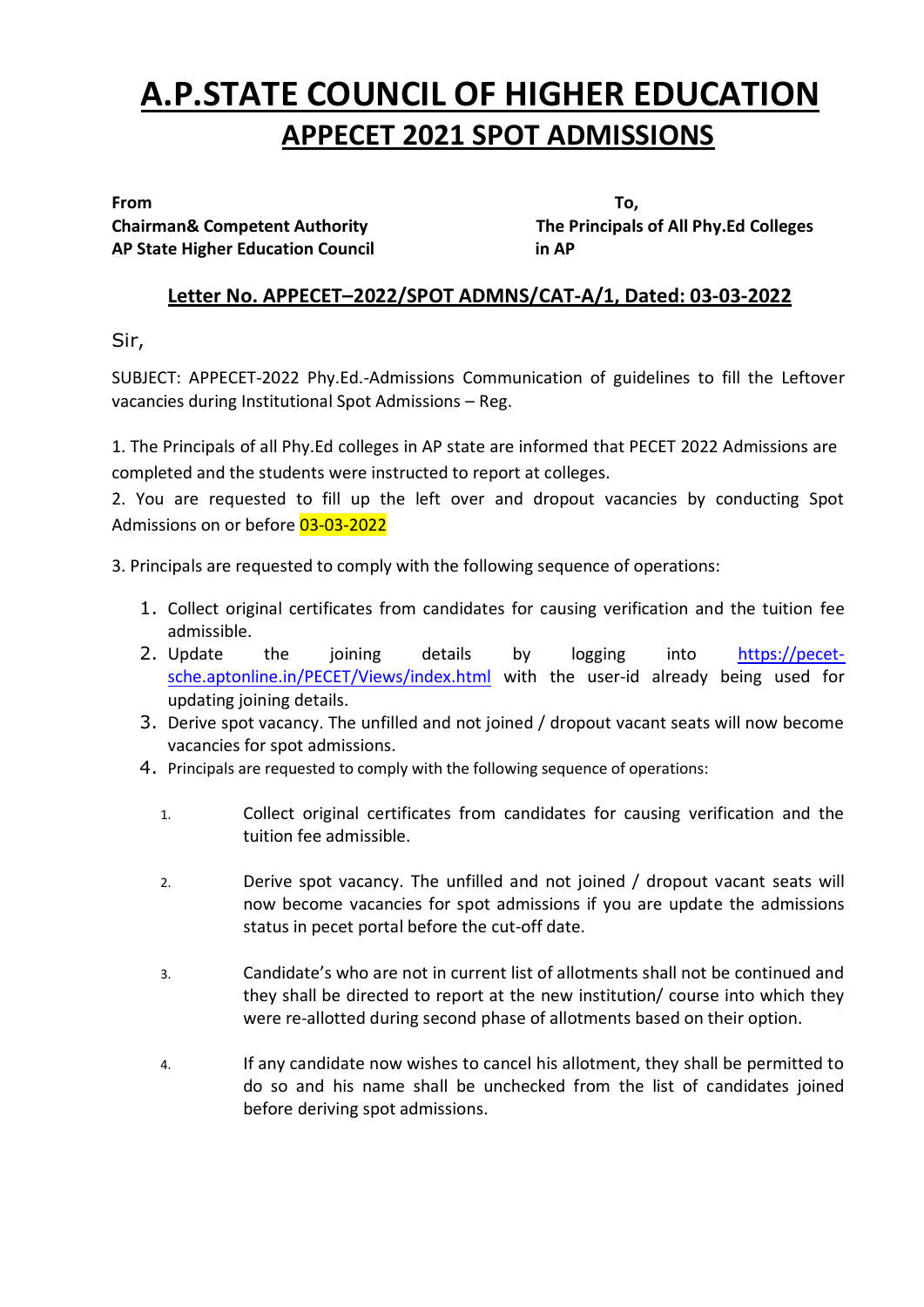Please comply the following scrupulously:

- 1. Issue a Notification in a Daily News paper indicating the date of Spot Admissions.
- 2. Candidates who have not taken admission so far are only eligible. Candidates shall not be allowed for spot admission without original certificates.
- 3. Candidates possessing the qualifying examination certificate from an AICTE approved institution shall alone be considered for admission.
- 4. Certificates to be Verified**:**
	- Qualifying examination consolidated marks memo and provisional pass certificate
	- SSC marks memo or equivalent
	- Intermediate marks memos
	- Study Certificate.
	- Residence Certificate.
	- Caste Certificate
- 5. Principals are requested to collect from each candidate admitted through Spot admissions the following processing fee.

#### **The amount collected from the candidates of Spot admissions has to be remitted online through payment gateway.**

- 6. All the Vacancies may be treated as Open Category and Candidates of OC/BC/SC/ST are to be considered in the Merit order for these seats. If no girl candidates are available; they can be filled with Boy Candidates. First preference shall be given to APPECET qualified and eligible candidates and the remaining seats for eligible candidates.
- 7. After entering details of candidates admitted under spot admissions in the web portal, take print out of the same. The list shall be signed by the Principal and shall be uploaded along with the scanned copies of certificates of the following in the order for ratification.
	- $\circ$  SSC or 10<sup>TH</sup> class equivalent certificates
	- o Qualifying examination consolidated marks memo
	- o Intermediate Marks Memo
	- o study certificates
	- o Caste certificate in respect of SC/ST/BC
	- o Transfer Certificate
- 8. **Please Note that the Students admitted through Spot Admissions (i.e.) leftover seats of the Convenor quota in the Institutional Spot Admissions are not eligible for Tuition Fee Reimbursement Vide G.O.Ms.No. 66, SW- Edn., Department Dated: 08.09.2010**.

#### **PROCEEDINGS for the ratification/rejection of admissions made**

After verification of eligibility criteria, the Council will inform the date from which approval proceedings can be downloaded through the website through the link Proceedings.